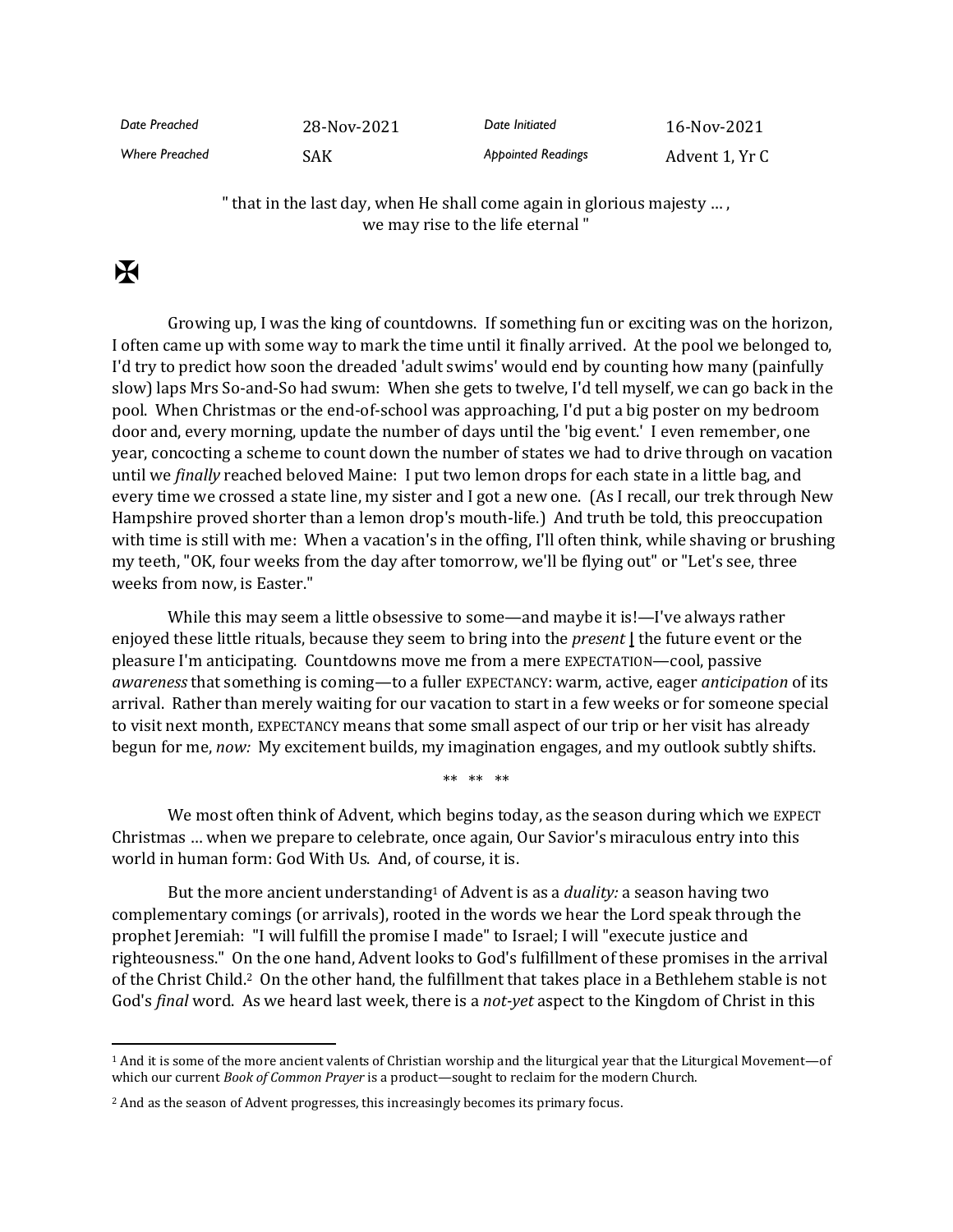world. Earthly evil still rides roughshod over the innocent and the oppressed; hundreds of millions are hungry despite a global agricultural surplus; wars and rumors of wars break out with alarming regularly; and natural and manmade disasters occur too frequently to count.3 This is not God's final design for creation, and, as we hear Jesus say, He will come *again* into this world, to *bring about* that design: The very cosmos will be shaken; human world-order will be disrupted by divine re-creating; and "'the Son of Man'" will come "'in a cloud' with power and great glory."<sup>4</sup>

This is the *other* coming that Advent also EXPECTS: the Apocalypse—literally, the "revealing"; the final revelation of God's eternal plan for creation. Christ's Coming Again will be the end-of-ends, when all humanity will "rise to the life immortal," in the words of our collect. And with apologies to the violent imagery and grace-less exclusionism of the *Left Behind* franchise,<sup>5</sup> an understanding of the Apocalypse that is grounded in *faith* sees it as an act of God's unbounded mercy and unconditional love; Jesus' final plangent plea for every single person in all history to be baptized by the Holy Spirit and rise, with Him, forever.

Therefore, Jesus says in today's Gospel lesson, we are not to live merely in EXPECTATION of His Coming Again, but in *EXPECTANCY* of it: not in some passive—or, even, fearful—intellectual awareness that it may happen at any time … but in an active, engaged embrace of it; an EXPECTANCY that eagerly *longs for* Christ's return … that pulls into this imperfect present a bit of the 'future perfect': when all divisions between humanity and God … and also among the various peoples of the earth … will cease, forever. And Jesus gives us three ways to live in EXPECTANCY of His Coming Again:

- "Be on guard" against "the worries of this life": Look past the strivings and disappointments and afflictions of this present time … and—as the prospect of a vacation brightens the bleakness of our daily grind—let the glory of Christ's future-return color our *current* living.
- "Be alert at all times": Be vigilant for signs of Christ's final inbreaking into this world, *right now*. Be open to its already having begun. <sup>6</sup> By eagerly and actively anticipating His Coming Again, we project ourselves ahead in time and propel our spirits into the joyous assurance of "Thy Kingdom come on earth," **|** at last.
- And, finally, pray "to stand before the Son of Man," for this is glory itself. Envision, in prayer,<sup>7</sup> being raised to Christ's presence and meeting Him face-to-face, in a holy and eternal union. Foresee, with the confidence of faith, our being transformed into the

<sup>3</sup> *See* Matthew 24:6-8.

<sup>4</sup> Jesus' language here parallels Daniel 7.

<sup>5</sup> Popular culture has wrongly—even, in my view, perversely—ginned up a vision of this Second Coming of Christ as some bloodbath … some great and monstrous plucking of the few 'truly good' souls (perhaps even precisely 144,000 of them!) from among the teeming, unpitied masses of the 'not-good-enough,' who will be left to some literal hell-on-earth. None of that, it seems to me, is consonant with a God Who reveals Godself in a manger or sacrifices Godself on a cross.

<sup>6</sup> 'Grand reveals' and overwhelming 'special effects' that it would be impossible for us to ignore are the usual stuff of Apocalyptic literature, both ancient and modern. But mightn't the God Who set in motion the protracted process of biological evolution actually choose to reveal Godself, fully and finally, in a more incremental, less obvious manner … even over a period of decades or perhaps centuries?

<sup>7</sup> *I.e.,* meditate upon.